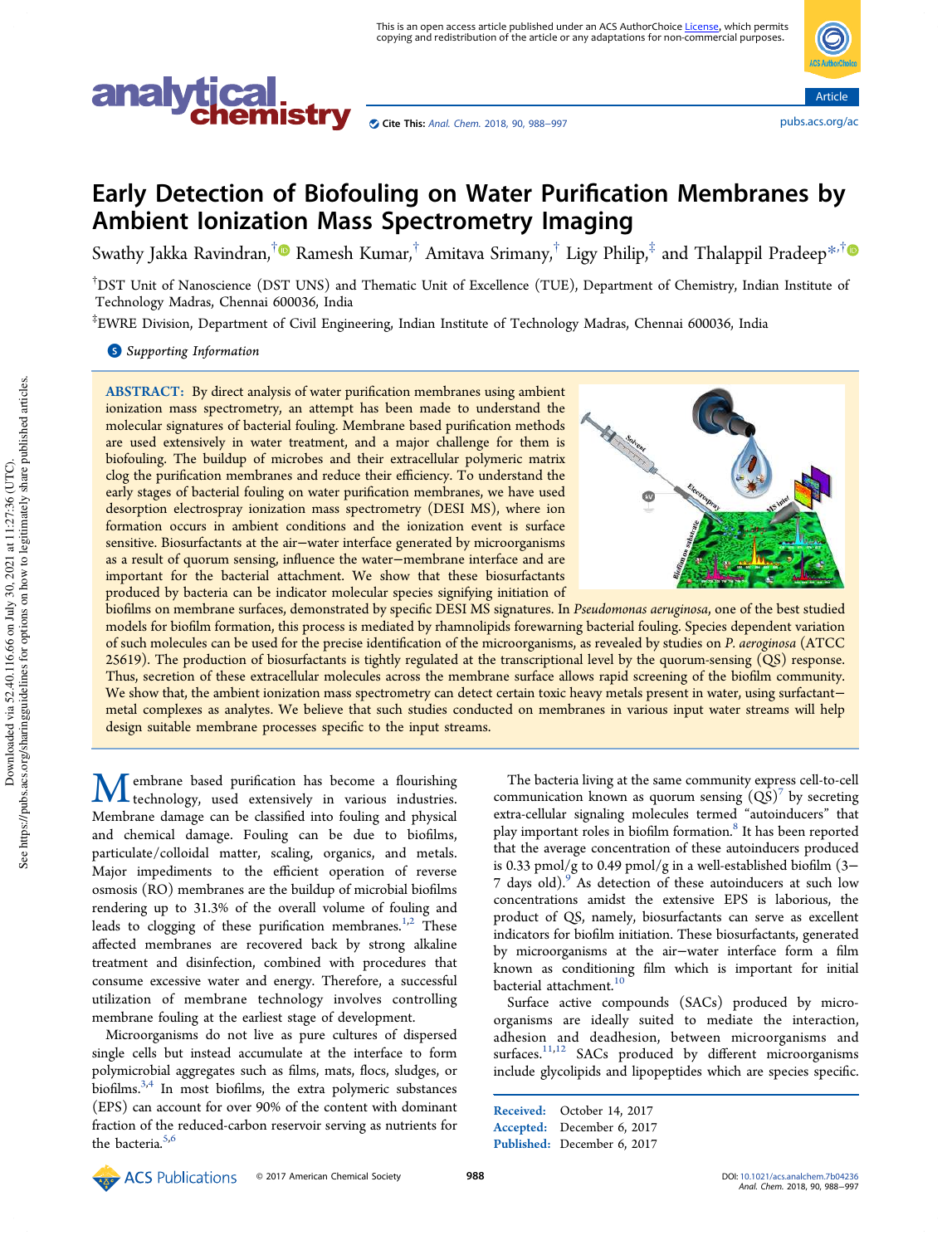Interestingly, these surface-active extracellular lipids apart from surface activity have been proposed to act in initial microcolony formation, facilitating bacterial migration and the formation of mushroom-shaped structures, preventing colonization of channels and playing a part in biofilm dispersion.<sup>13</sup>

The Gram-negative bacterium, *Pseudomonas aeruginosa* is one of the best studied models for biofilm formation and has been chosen for studying these two social phenomena independently, namely, quorum sensing and biofilm formation.<sup>14</sup> P. *aeruginosa* is ubiquitous and an opportunistic pathogen causing serious infections.<sup>15</sup> This bacterium was shown to produce glycolipidic biosurfactants named rhamnolipids, which are amphiphilic molecules composed of a hydrophobic fatty acid and a hydrophilic portion composed of rhamnose moieties.<sup>16</sup> Liquid chromatography coupled with mass spectrometry (LC− MS) allowed the detection of more than 28 different rhamnolipid congeners with alkyl chains varying from C8 to  $C12.<sup>17</sup>$  The transcriptional regulation of rhamnolipids occurs in a cell density-dependent manner through  $QS.^{18,19'}$  Interestingly, rhamnolipids have been found in the EPS matrix of *P.* aeruginosa playing vital roles in biofilm cohesion.<sup>20,21</sup>

Among the complex EPS, *Alginate* is a distinct exopolysaccharide that contributes to biofilm development and architecture. Polyhydroxyalkanoate (PHA) is a versatile class of biopolyesters accumulated by many bacteria as carbon storage compounds. 4-Hydroxy-2-alkylquinolines (HAQs) are a class of signaling molecules produced by various types of bacteria and are involved in quorum sensing. The rhamnolipid biosynthetic pathway shows metabolic links with all the three of these bacterial products such as alginate, PHA, HAQs and also with lipopolysaccharides.<sup>22</sup>

Understanding biofouling on membranes at a molecular level has been a desired objective in water purification. Because of the diversity in input water streams, species specific detection of bacteria at purification membranes, especially with limited sample preparation, under ambient conditions can lead to new insights into the bacterial growth and contribute to appropriate remediation. $^{23}$  A mature biofilm affords the bacterial community with protection from a wide range of intensive antimicrobial treatments due to which recovering the expensive water purification membranes is a challenge. $^{24}$  Biofilms secrete a matrix of EPSs which obstruct the overall water purification process leading to choking of membranes, decline in permeate water flux, decrease in salt rejection, and thus elevating the osmotic pressure near the membrane surface.<sup>25</sup> These result in increased operation and maintenance costs and ultimately the membrane life is shortened.<sup>26</sup> Hence, good monitoring systems are necessary for the development and optimization of efficient antibiofouling strategies. Monitoring techniques should be able to detect the composition, stages, and kinetics of the growth of the biofilm. Information on biofouling should be acquired *in situ*, in real time, nondestructively, and accurately before significant irreversible loss occurs.<sup>25</sup>

Desorption electrospray ionization mass spectrometry (DESI MS) is a label free, ambient ionization technique which is used for surface sampling, high-throughput analysis, and chemical imaging of surfaces.<sup>27</sup> Mass spectrometry imaging (MSI) allows the two-dimensional visualization of the distribution of trace metals, metabolites, surface lipids, peptides, and proteins directly from biological samples without the need for chemical tagging or antibodies.<sup>28</sup> These features make MSI a useful tool for visualizing small molecules, which can otherwise be difficult to reliably label and distinguish from structurally similar

compounds.29,30 Thus, DESI MS is one of the fastest and easiest methods of direct analysis of surfaces, and its adaptation to membrane fouling can provide molecular information pertaining to initiation of bacterial biofilms.<sup>31</sup> As molecular signatures are species specific, immediate identification of the causative microorganism is possible. As remediation is also molecular in nature, a DESI MS analysis provides a study of both the problem and the solution simultaneously. $32$  Biosurfactants being a direct indication of microbial fouling, they form the analyte of interest in this study. Moreover, these microbial surfactants have several desirable properties and is a favorable case for DESI analysis; because, first, they are excreted in and around the bacterial consortia and so are highly available; second, they are powerful surfactants and reduce the surface tension of water, facilitating secondary droplet formation in DESI; third, their relatively high molecular weights mean that there is minimal interference from other molecules outside or within the biofilm; and fourth, their polar functional groups allow ready ionization in both positive and negative ion modes of DESI MS.<sup>33</sup>

Apart from quorum sensing and biofilm formation, the rhamnolipids produced by *P. aeruginosa* sequester heavy metals (e.g.,  $Cd^{2+}$ ,  $Pb^{2+}$ ) and degrade hazardous organic contaminants. The complex class of biosurfactants transform these heavy metals to less toxic forms or decrease their mobility through reactions like oxidation, reduction, precipitation, or other transformations.<sup>34</sup> Different approaches have been used for the determination of trace levels of heavy metals in water. Mass spectrometric detection of these heavy metals include intricate procedures like preconcentration for the determination of trace quantities  $(\mu g \stackrel{\text{t}}{L^{-1}})$  in water samples, dosed injection of liquid samples (2.5−20.0  $\mu$ L) into a vacuum chamber, extraction of salts containing target components, etc. Whereas, the rhamnolipid−metal adducts formed on the biofilms of membrane surfaces can be detected directly by DESI MS, at ambient atmosphere with no sample pretreatment.

In the following, we present a study of the evolution of bacterial fouling at water purification membranes. Our study involves time dependent DESI MS imaging of the substrate undergoing continuous exposure to input water stream composed of different organisms separately as well as collectively. Bacterial adhesion and subsequent biofilm formation are visualized here. DESI MS analyses were performed without sample preparation and were carried out in the presence of common interfering biological matrixes, such as nutrient broth, extracellular proteins, lipids, cellular fractions, and other EPS constituents. We show that biosurfactants produced by bacteria can be indicator molecules with which biofilm formation can be foreseen and monitored effectively. Moreover, the complexation of rhamnolipids with heavy metals can be made useful as a method of ultrasensitive detection. The rhamnolipids secreted on membranes as a result of biofilm formation when exposed to water contaminated with heavy metals can form unique complexes. DESI being a surface desorption ionization process, it also enables the detection of metal−rhamnolipid complexes from a biofilm surface. This demonstrates a way of simultaneous detection of contamination in input water streams.

# **EXPERIMENTAL SECTION**

Culturing Bacterial Strains. *Pseudomonas aeruginosa* (ATCC 25619) was a gift from Dr. M. Krishnaraj (ABTRI Biotech Pvt. Ltd., Chennai). *Bacillus subtilis* (ATCC 21331)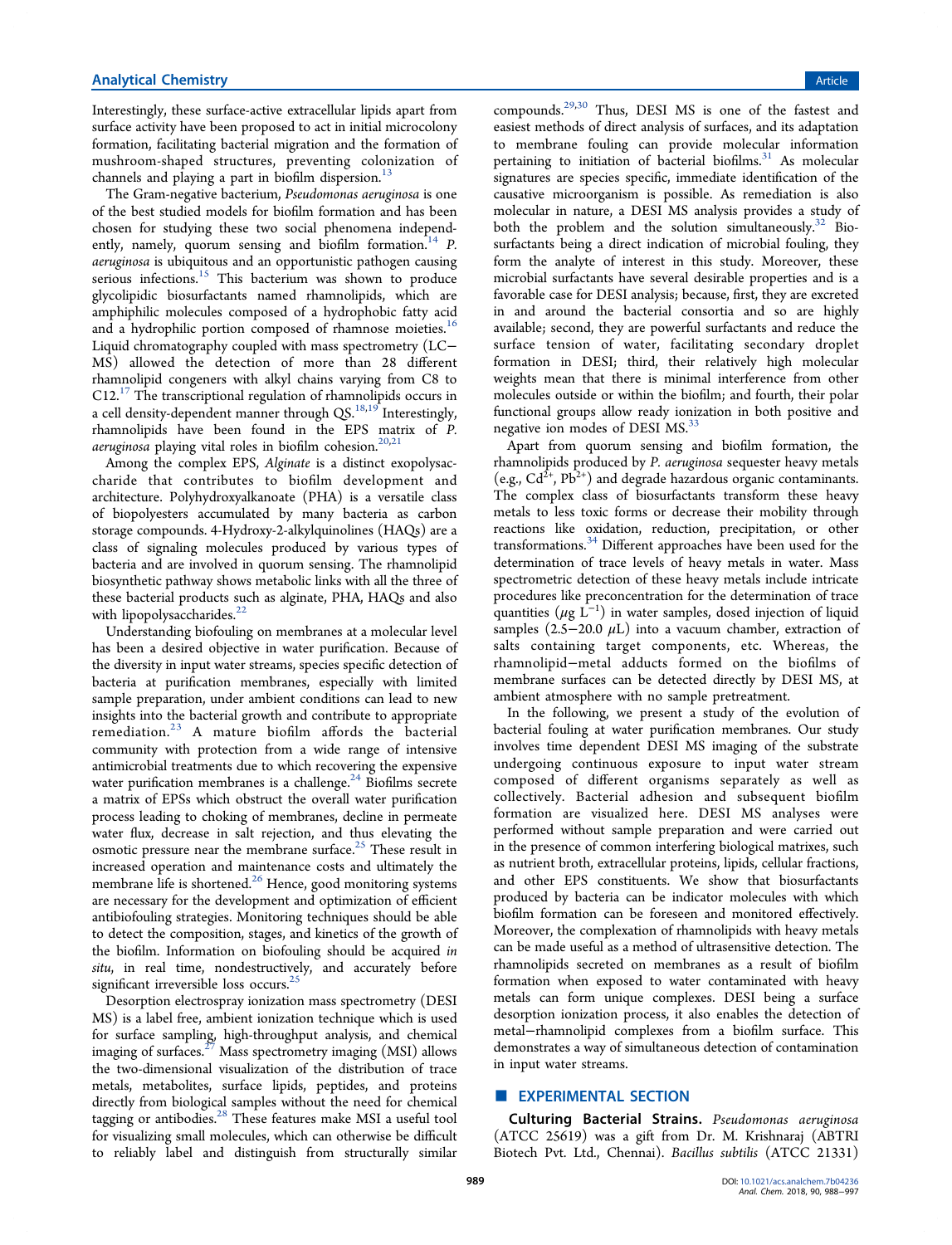

Figure 1. Positive mode DESI mass spectrum of Gram-negative bacterial biofilm recorded from nylon membranes and corresponding MS/MS product ion spectra. Mass spectrum of *P. aeruginosa* (ATCC 25619) biofilm observed in positive ion mode showing peaks at *m*/*z* 527.3, 553.4, 673.4, and 701.4 (bottom). The specified peaks represent the sodium adducts of rhamnolipids secreted by *P. aeruginosa* at initial stages (24 h) of adsorption on the surfaces. Fragmentation patterns of mono- and dirhamnolipids secreted by the organism during the biofilm growth and their deduced structure are shown (top). The peak at *m*/*z* 553.4 corresponds to both Rha-C10-C12:1/Rha-C12:1-C10 and that at *m*/*z* 701.4 corresponds to both Rha-Rha-C10-C12/Rha-Rha-C12-C10.

was a gift from Prof. S. Gummadi (Department of Biotechnology, IITM). A single colony of the bacteria from Luria−Bertani (LB) agar was inoculated into LB broth. This overnight culture was rediluted in LB broth enriched with glucose carbon source (150  $\mu$ L of 1.2 M glucose per 6 mL of culture, sterilized using 0.2  $\mu$ m filter)<sup>35</sup> and were allowed to grow at 37 °C to late exponential phase with an optical density (600 nm) of 1. This was used as inoculum for the biofouling experiments. Growth of biofilms in static and continuous flow units is described in Supporting Information 1.

## ■ INSTRUMENTATION

Mass Spectrometry and Imaging. *Analysis of Bio*fi*lm Extracts: ESI MS and MS/MS.* Comparative ESI MS data was recorded with a commercial Thermo Scientific LTQ (San Jose, CA) linear ion trap mass spectrometer. Mass spectra were collected at spray voltage, 5 kV; capillary temperature, 250 °C; sheath gas  $(N_2)$  flow rate, 20 units; sample flow rate, 5  $\mu$ L/min. All the ESI mass spectra shown are an average of approximately 50 consecutive scans. Extraction of biofilm is explained in the Supporting Information 2.

*Direct DESI MS of Membranes.* DESI analysis were performed with a Thermo Scientific LTQ (San Jose, CA) linear ion trap mass spectrometer equipped with an automated DESI source of Prosolia (Indianapolis, IN). Biofilm covered membranes were air-dried and cut in the desired dimension and fastened onto the glass plate of the DESI stage. The spray solvent used in the positive mode was 0.1% acidified methanol−water (50:50) and in negative mode was methanol.<sup>36</sup> Mass spectra were acquired in both the modes in the mass range of *m*/*z* 50−2000 under the following optimized conditions: sample distance 5 mm, spray voltage  $\pm$ 5 kV, capillary temperature 250 °C, capillary voltage  $\pm$ 45 V and tube lens voltage  $\pm 100$  V, nitrogen gas pressure 120 psi, and solvent flow rate 3  $\mu$ L/min. All DESI mass spectra presented correspond to an average of 30 scans.

Tandem mass spectrometry was performed with collisioninduced dissociation (CID) with isolation width, 1 *m*/*z*; normalized collision energy, 25−35 (manufacturer's unit); activation Q, 0.250 (manufacturer's unit); and activation time, 30 ms.

*Mass Spectrometry Imaging.* The thickness of these biofilms were in the range of 3  $\mu$ m which did not alter the signal intensity. By limiting the solvent flow rate to  $3 \mu L/min$ , efforts were taken to prevent smearing of the analyte. To avoid experimental artifacts, all the substrates in this study were grown in the same culture condition and analyzed continuously one after another using a fixed sample stage and spray parameters.

The membranes were scanned using a 2D-moving stage over the range of *m*/*z* 50−2000. A spatial resolution (pixel size) of 250  $\mu$ m  $\times$  250  $\mu$ m was used and other parameters were same as in DESI MS. The Firefly program allowed the conversion of the raw files acquired by XCalibur 2.0 into a format compatible with the BioMap (freeware, http://www.maldi-msi.org) software to visualize the images. The individual spectrum acquired were assembled into a spatially accurate two-dimensional ion image using the BioMap software.

*MS Analysis of Rhamnolipid*−*Metal Complexes.* For a 1:1 ligand−metal ratio, 1 mM rhamnolipid solution with 1 mM  $Cd(NO<sub>3</sub>)<sub>2</sub>$  or  $Pb(NO<sub>3</sub>)<sub>2</sub>$  were mixed in water and pH-adjusted to 5.0 with HCl. Solutions were diluted 1/10 in acidified methanol−water (1:1) for ESI MS and were directly spotted on Whattman filter paper for DESI MS analysis. For MS/MS analysis, normalized collision energy of 25−35 (manufacturer's unit) was used.

Scanning Electron Microscopy Imaging. Substrates exposed to biofilm growth were rinsed twice with sterile saline and placed in 5% glutaraldehyde (fixative) for 30 min at 25 °C.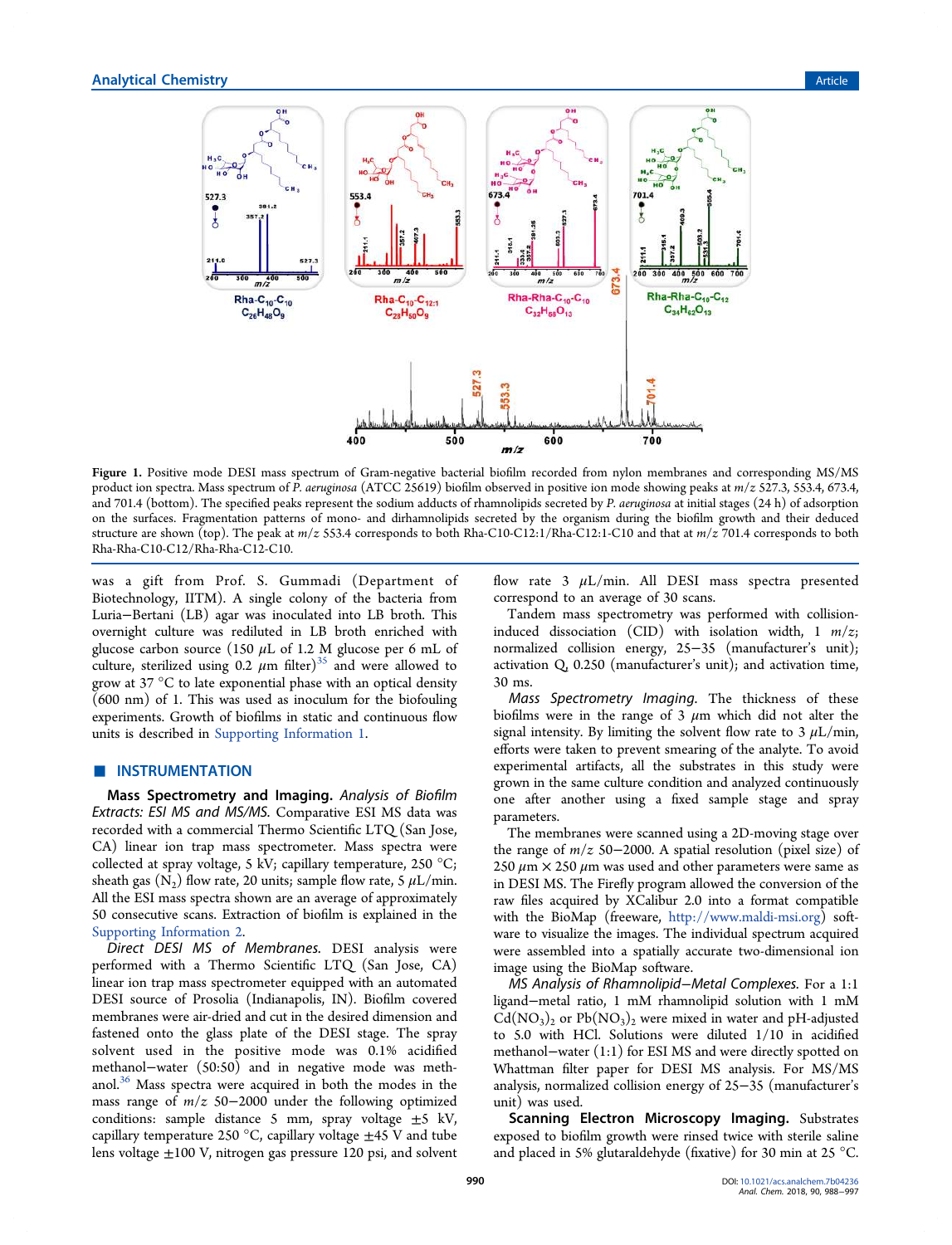

Figure 2. (A) SEM images, (B) positive mode DESI MS images, and (C) DESI mass spectra from various substrates. The substrates are (a) glass (b) polypropylene, (c) polyvinyl chloride, (d) polysulfone, (e) RO membrane, (f) nylon membrane, (g) aluminum, (h) copper, and (i) a water purification composite. Sodium adducts of different rhamnolipids are seen at *m*/*z* 527.3, 673.4, and 701.4, the spatial profiles of which are shown in part B. The scale bar in DESI MS images corresponds to 5 mm and are same in all the images. DESI MS images are color coded, and the color code is shown on the right.

Substrates were then dehydrated using graded series of ethanol (from 10% to 100%) for 10 min each and air-dried. The surfaces were metallized by gold sputtering and examined using a scanning electron microscope (FEI Quanta 200).

RO Membrane, Crossflow Test Unit, and Biofouling Protocol. A laboratory-scale test unit was used for the crossflow study. A detailed description of the experimental setup is given in Supporting Information 3. Five sets of individual experiments were conducted at 1, 2, 3, 4, and 5 days of operation. Biofilm grown samples were collected as such, stored, and analyzed using DESI MS to track the molecular signals at different stages of the biofilm.

# ■ RESULTS AND DISCUSSION

Biosurfactants generated by microorganisms at the interface influence the interfacial tension and thus aid initial microcolony formation. An alternative ecological role for these surfactants relates to their toxicity against a variety of microorganisms, which might confer a competitive advantage in niche colonization. *P. aeruginosa* being a notoriously successful and ubiquitous bacterium establishes its dominance over other bacterial populations in the habitat using rhamnolipids, $37$  while this activity is exhibited by surfactin in *Bacillus sp.* Therefore, species specific biosurfactants were chosen as analytes of interest. *Pseudomonas* and *Bacillus* are some of the best studied models for biofilm formation. Because of their metal sequestration property, the surfactant−metal adducts were also demonstrated as analytes for heavy metals detection in water.

DESI Mass Spectra: Signals of Biofilm Initiation from Water Purification Membranes. The average positive ion spectrum and corresponding MS/MS product ion spectra acquired from the membranes exposed to *P. aeruginosa* is

shown in Figure 1. The positive ion data sets were analyzed for species specific surfactants. These surfactants produced by *P. aeruginosa* signifying biofilm formation were identified as rhamnolipids. The vast majority of *P. aeruginosa* strains produce a mixture of mono- and dirhamnolipids. Rhamnolipids are typically constituted of a dimer of 3-hydroxy fatty acids linked through a  $\beta$ -glycosidic bond to a mono- or dirhamnose moiety. In liquid culture and under usual growth conditions, the two most abundant rhamnolipids observed are L-rhamnosyl-3 hydroxydecanoyl-3-hydroxydecanoate (Rha-C10-C10, MW 504 g/mol), a monorhamnolipid, and L-rhamnosyl-rhamnosyl-3 hydroxydecanoyl-3-hydroxydecanoate (Rha-Rha-C10-C10, MW 650 g/mol), a dirhamnolipid. $25$  These two abundant rhamnolipids were observed as sodium adducts at *m*/*z* 527.3 and *m*/*z* 673.4, respectively. The peak at *m*/*z* 553.4 is accompanied by a peak at *m*/*z* 555.4, corresponding to the Na<sup>+</sup> adduct of the rhamnolipid congener with MW 532. The peak at  $m/z$  553.4 corresponds to the  $Na<sup>+</sup>$  adduct of unsaturated rhamnolipid congeners with MW 530. The fact that many congeners are produced indicates that enzymes involved in fatty acid biosynthesis are not highly specific for the  $\beta$ -hydroxydecanoyl moiety. The mass profiles obtained directly from unperturbed RO membranes were confirmed as monoand dirhamnolipids using MS/MS. The fragmentation pattern was in agreement with previously published fragmentation analysis<sup>28,29</sup> and that of commercial standards (Figure S1).

Similarly, the surfactant produced by *B. subtilis* was detected as shown in Figure S2. The dominant peak at *m*/*z* 1059.2 was identified as the sodiated cation of surfactin (C15), a cyclic lipoheptapeptide  $(C_{13}H_{27}HCOCH_2CO\text{-Glu-Leu-D-Leu-Val-}$ Asp-D-Leu-Leu) containing a  $\beta$ -hydroxy C<sub>15</sub> fatty acid with a calculated monoisotopic MW of 1035.7. Lower homologues due to the known C14 and C13 surfactins occur at *m*/*z* 1045.1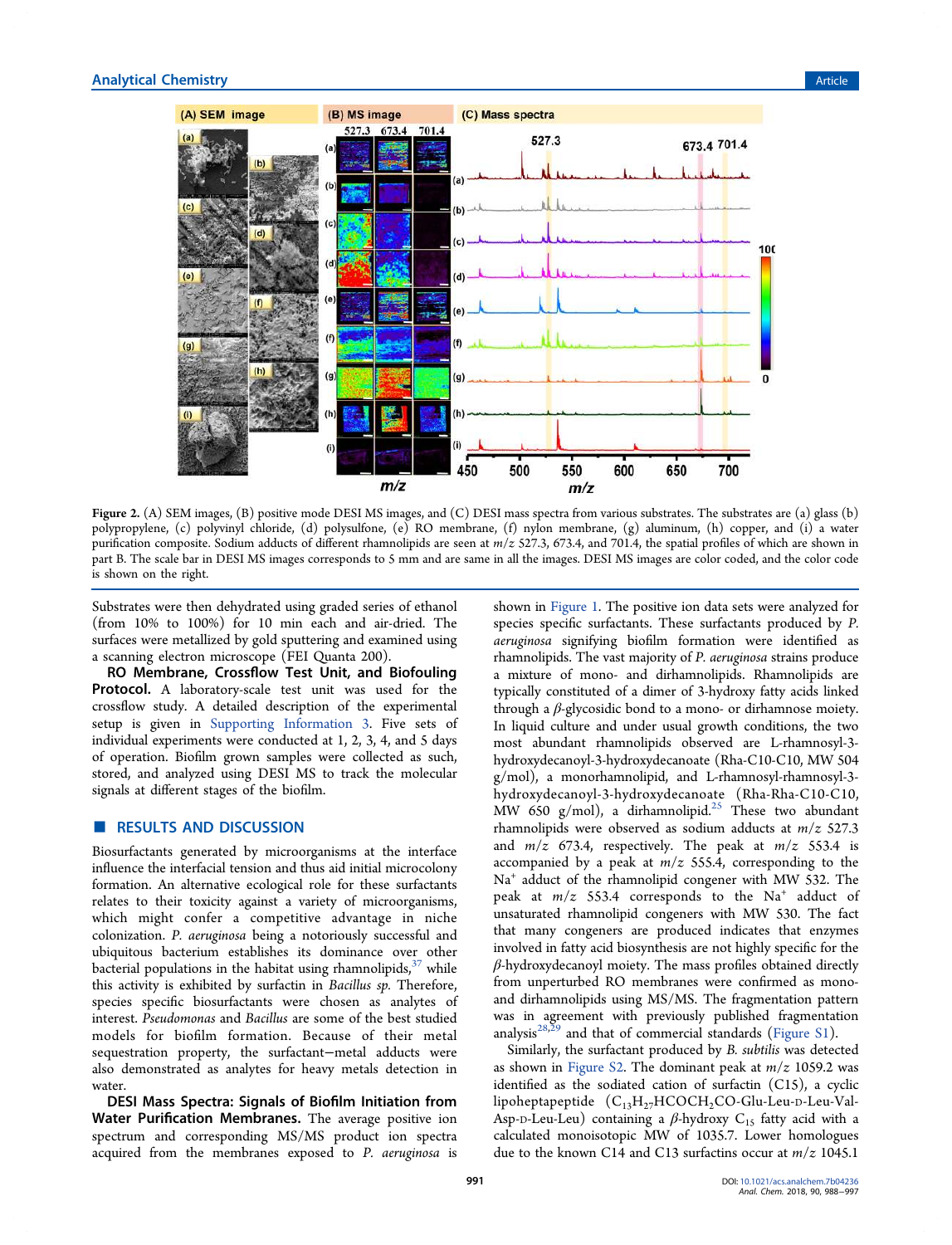

Figure 3. Comparative visualization of biofilms. (a) Photograph of RO membrane after biofilm growth (6 days). Marks on the membrane are due to the spacers used. (b) Dark field microscopic image of the biofilm (1 day growth). (c) SEM image of the biofilm (1 day growth). (d) Positive mode DESI MS image of the ion *m*/*z* 673.4 (Rha-Rha-C10-C10 expressed on the biofilm after 1 day growth). DESI MS image is color coded, and the color code is shown on the right.

and 1031.1, respectively. Shown in the left inset is the MS/MS product ion spectrum of [surfactin  $(C15) + Na$ ]<sup>+</sup>. The fragment ion observed at *m*/*z* 945.7 corresponds to the elimination of a Leu residue, that at *m*/*z* 832.7 is due to the loss of two such residues, and that at *m*/*z* 814.6 is due to the further elimination of a molecule of water.<sup>29</sup>

The negative ion DESI mass spectra obtained from *P. aeruginosa* and *B. subtilis* grown on purification membranes under the same experimental conditions are shown in Figure S3. The two most abundant rhamnolipids shown in Figure S3a are Rha-C10-C10 (MW 504 g/mol) and Rha-Rha-C10-C10 (MW 650 g/mol), observed as *m*/*z* 503.5 and *m*/*z* 649.6, respectively. The other congeners present were detected as *m*/*z* 529.3, 531.3, and 677.4. In the case of *B. subtilis* shown in Figure S3b, the intact lipopeptide is the dominant species. The singly charged surfactin( $\overline{\text{C15}}$ ) [surfactin( $\overline{\text{C15}}$ )  $\overline{-\text{H}}$ ]<sup>-</sup> is the dominant ion observed at *m*/*z* 1035.0. The spectrum shows the lower homologue surfactin (C14) at *m*/*z* 1021.0 and surfactin (C13) at *m*/*z* 1007.0. The ion *m*/*z* 1057.0 is having the molecular formula  $[M + Na - 2H]$ <sup>-</sup>. .

Analysis of Biofilm by DESI MS Imaging (DESI MSI). A signature application of DESI MS is ambient mass spectrometric imaging used to map the spatial distribution of exogenous or endogenous chemicals. Because of the ambient nature and softness of DESI ionization, the unmodified native sample can be imaged without sample pretreatment, thus avoiding any possibility of contamination with exogenous compounds. DESI being a surface desorption ionization process, it enables imaging of analytes from a given surface by directing the spray to small segments, systematically. So a challenge in DESI MS is to acquire consistent mass profiles from different sample surfaces. The reported substrates for DESI MS include polytetrafluoroethylene (PTFE), TLC-plates, porous silicon, alumina, Whattman filter paper, and nylon.<sup>38−41</sup>

To demonstrate the efficiency of this technique, we present biofilm detection from different surfaces like polymers, water purification membranes, metals, and water purification materials. Figure 2 shows typical DESI MS profiles with corresponding single ion MS images and SEM where the spatial distribution of both mono- and dirhamnolipids are expressed on different substrates. Examination of the positive mode single *m*/*z* images revealed the localization of the dirhamnolipid, Rha-Rha-C10-C10 at *m*/*z* 673.4, expressed comparatively at a higher concentration than *m*/*z* 701.4 and *m*/*z* 527.3. Reasons for the difference in the concentration of mono and dirhamnolipid secretion in different surfaces are unclear from the available literature. The substrates demonstrated are (a) glass, (b) polypropylene, (c) polyvinyl chloride, (d) polysulfone, (e) RO membrane, (f) nylon membrane, (g) aluminum, (h) copper, and (i) a water purification composite. The study was aimed at illustrating the application of DESI MS

in the detection of molecular markers of biofilm on multiple substrates and it does not provide a comparison of chemical images across substrates which are unrelated to one another. Irregularities on surfaces promote bacterial adhesion and biofilm deposition whereas the ultrasmooth surfaces do not favor it. As surfaces like glass and polypropylene were ultrasmooth surfaces (as seen in SEM), it is anticipated that the biofilm growth was limited to the given growth period and hence reflected in poor DESI signals. Whereas, the surfaces like polyvinyl chloride, polysulfone, RO membrane, nylon membrane, aluminum, copper, and water purification composite were found to be microscopically rough. Therefore, expression of biofilm and the corresponding DESI signals were enhanced in Figure 2c,d,f−h. It should be noted that RO-membrane (e) and water purification composite (i) used in Figure 2 serve as negative controls and are from commercial products which were already protected with antimicrobial agents. This prevented the expression of biofilms at the given growth period depicted by reduced signal intensity in DESI mass spectra.

Observing Various Stages of the Biofilm. A comparative visualization of biofilms by digital, optical dark field microscopic, electron microscopic, and mass spectrometric imaging are shown in Figure 3, which demonstrates the molecular distribution to understand the age of the biofilms. Figure 3a represents the digital photograph of a reverse osmosis membrane after 5 days of growth, as described in the Experimental Section. The membrane shows a slimy layer of biofilm grown at the bacteria accumulated regions. Figure 3b is a dark field image of the development of the biofilm, and Figure 3c is the SEM image of the same and the inset shows the morphology of a single bacterium. Figure 3d is the mass spectrometric image collected using DESI MSI. In the process of studying membrane fouling, it is also necessary to understand the region exposed to excessive fouling revealed by molecular imaging. Such imaging would be necessary in order to study the variation in the concentration of the molecular species across the membranes spatiotemporally, which are not observable from single spot spectra. For example, since the ion  $m/z$  673.3 (in Figure 3) is not uniformly distributed across the surface in all the samples, it could be missed if not imaged across the membrane. Analysis of *B. subtilis* biofilm (surfactin) is shown in Figure S4. Figure S4a represents the DESI MS spectrum, and Figure S4b shows single ion DESI MSI collected from the membrane surface where the spatial distribution of surfactin is revealed.

The evolution of biofilm with time is proportionate to the increase in concentration of rhamnolipids within the matrix. Mass profiles of the rhamnolipids produced within and on the biofilm of *P. aeruginosa* collected on five consecutive days (within 4 h and after 12, 24, 48, 72, 96, and 120 h) were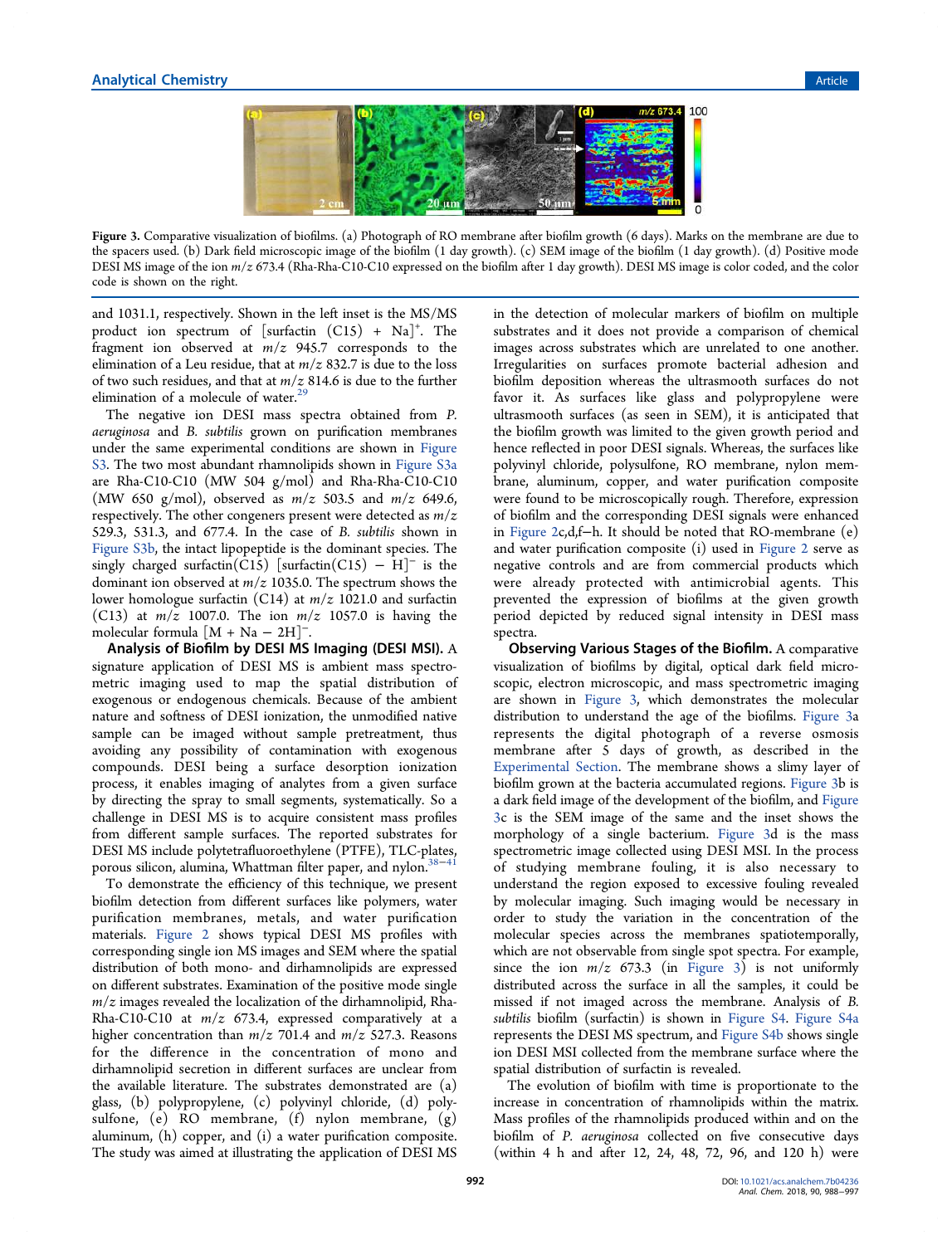

Figure 4. Mass spectrometric representation of progression in biofilm development with time. (a) Electrospray ionization mass spectra (ESI MS) corresponds to rhamnolipids of biofilms collected within 4 h, after 12, 24, 48, 72, 96, and 120 h (up to 5 days). The *m*/*z* 443.3 ion is an internal standard (Rhodamine 6G) used in a fixed concentration in all the samples for normalizing every individual spectrum. (b) Individual DESI mass spectral image scan collected from the RO membrane cross-flow test unit after 24, 48, 72, 96, and 120 h (up to 5 days). The scale bar corresponds to 5 mm and is the same in all the images. The images are normalized across the rows, and the corresponding color codes are shown under the heat map column.

analyzed using ESI and DESI MS as shown in Figure 4. A quantitative comparison of rhamnolipids secreted at different ages of the biofilm was performed by analyzing the signal intensity of the signature analyte from the acquired mass spectra. The peak at *m*/*z* 443.3 is an internal standard (Rhodamine 6G) used at a standard concentration in all the samples for normalizing individual spectra. In a typical ESI MS experiment, the biofilm was extracted as described in the Experimental Section. Representative positive ion ESI mass spectra obtained for each concentration exhibiting modest linearity with time are shown in Figure 4a. A peak area vs time plot is shown in Figure S5 showing modest linearity. A lab scale RO membrane cross-flow test unit with 5 sets of individual experiments were conducted for 1−5 days of operation and the

membranes were collected and biofilms were imaged using DESI MS (Figure 4b). Scanned image profiles are expressed as heat maps. Different color maps for each of the lipids is given to emphasize that the comparison is to be made across the rows and not between the columns. The cross-flow test unit used for this study is represented schematically in Figure S6a. The fall in permeation level and the drop in flux are depicted in Figure S6b,c, respectively. The biofilm formation in *Pseudomonas aeruginosa* proceeds sequentially, and five stages have been proposed. Stage one is generally identified by a transient association with the surface, followed by robust adhesion in stage two. Stages three and four involve the aggregation of cells into microcolonies and subsequent growth and maturation. Biofilm structures form three-dimensional growth at this stage,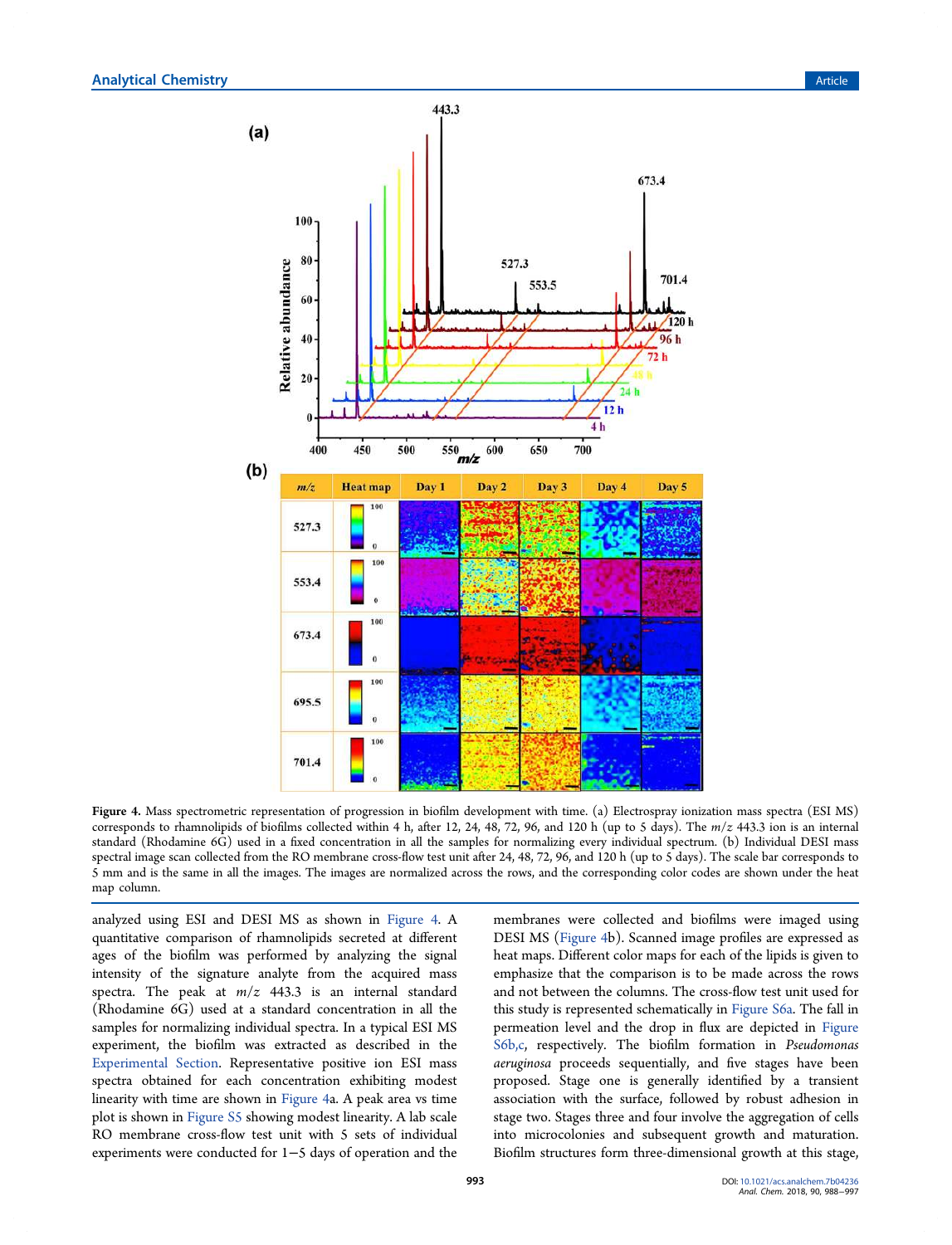**Analytical Chemistry Article** Article **Article Article Article Article Article Article Article Article** 



Figure 5. (a) Positive mode DESI mass spectrum of rhamnolipid−metal adducts of RL−Pb2+ species, (b,c) isotopic distribution of *m*/*z* 857.0 and *m*/*z* 711.1 including simulated MS spectra, (d) positive mode DESI mass spectrum of rhamnolipid–metal adducts of RL−Cd<sup>2+</sup> species and (e,f) isotopic distribution of *m*/*z* 1121.4 and *m*/*z* 1413.3 including simulated MS spectra.

forming a protective cover. Stage five is characterized by a return to transient motility where biofilm cells are sloughed or shed.<sup>42</sup> These stages are represented directly by the exposure of rhamnolipids to the surface, shown using DESI MSI. The image scan shows the decreased distribution of lipids in the initial sample (day 1), whereas successive samples (days 2 and 3) showed progressive lipid secretion on the membranes. DESI MS being a surface analysis technique, the succeeding stages of cell aggregation and three-dimensional growth masks the lipids within the EPS leading to decreased signal intensity from the outer surface. Because of this surface sensitivity, it is impractical by DESI MS to quantitate the overall lipids secreted within the entire biomass at any specified time and thus serves only as a qualitative measure. In order to quantify, liquid extraction procedures will be required. On scouring off the EPS cover manually, the rhamnolipids beneath the layer was exposed and thus corresponding signals started to appear (Figure S7). The

signal intensities of rhamnolipids were specifically enhanced in the scrapped regions than other signals that emerged from the sample surface whose intensity remained the same. This proved that the process of scraping off the surface revealed the rhamnolipids trapped within.

Species Specific Identification. In some instances, biofilms are populated by a single species, whereas in others, the inhabitants are comprised of a diverse microbial array. Multispecies biofilms can form stable micro consortia, develop physiochemical gradients, and undergo intense cell−cell communication, and these consortia therefore represent highly competitive environments. In order to test the sensitivity of this analysis methodology in such diverse conditions, we assayed single- and dual-species bacterial biofilms (Figure S8). DESI signals were collected from a mixed biofilm culture of two dominant species in the environment, namely, *Pseudomonas* and *Bacillus* where the spectrum revealed peaks representing both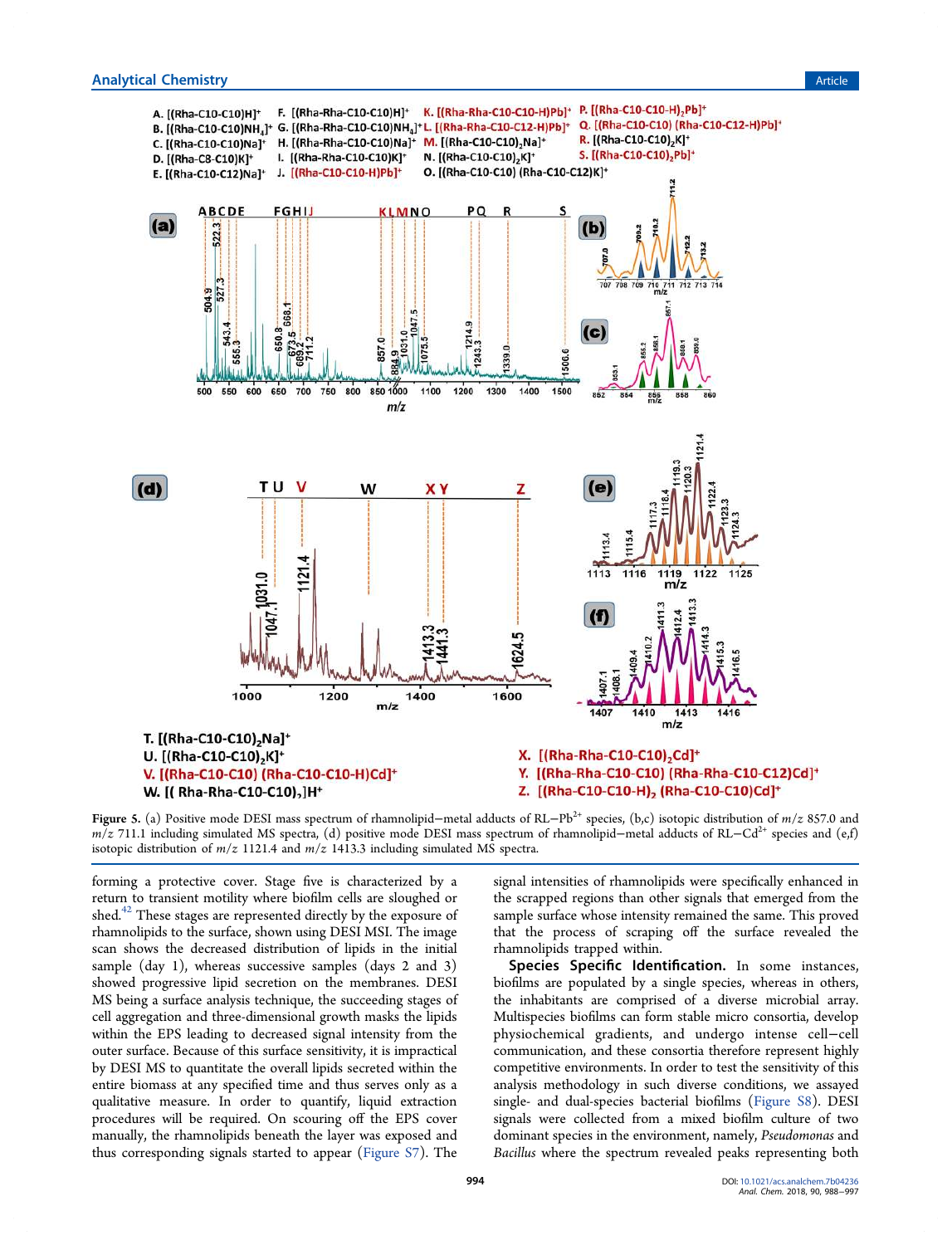the organisms. Features of both rhamnolipids as well as surfactin was observed. Thus, this proves that the method can be used over an assorted biofilm environment to identify the heterogeneity of the biofilm community.

Heavy Metal Detection from RL−Metal Complexes. Parent ion masses observed for rhamnolipid (RL) and metal complexes, RL−Pb<sup>2+</sup> and RL−Cd<sup>2+</sup>, are shown in Table S1, and their corresponding mass spectra are shown in Figure 5a,d. Several metal complexes are recognized in MS by the unique spectral patterns due to their distinct isotopic distributions. For  $\overline{Pb}^{2+}$ , this distribution has <sup>204</sup>Pb (1.4%), <sup>206</sup>Pb (24.1%), <sup>207</sup>Pb  $(22.1\%)$ , and <sup>208</sup>Pb  $(52.4\%)$  for an average atomic mass of 207.2. Isotopic patterns of monoRL−Pb adduct at *m*/*z* 711.1 and diRL−Pb adduct at *m*/*z* 856.9 are similar to their particular theoretical patterns, shown in Figure 5b,c, respectively. It should be noted that the standard used was a sample of 90% pure rhamnolipid mixture. The differences in other adducts might be due to the bacterial cultures and purification conditions used by the manufacturers.

The characteristic fragmentation patterns of these adducts were observed by MS/MS, shown in Figure S9. The weak fragment as *m*/*z* 606.9 in Figure S9a corresponds to a loss of *m*/*z* 104.1 from an inner rhamnosyl fragment. The most abundant peak with *m*/*z* 565.0 corresponds to a loss of *m*/*z* 146.1 (complete rhamnose sugar). No fragments corresponding to a rhamnosyl moiety−Pb2+ have been observed. These results suggest that  $Pb^{2+}$  is associated with the fatty acid end of the monoRL. In Figure S9b, the fragmentation of diRL−Pb peak (*m*/*z* 856.9) results primarily in the loss of one and two rhamnosyl groups from the diRL resulting in peaks at *m*/*z* 709.9 and *m*/*z* 564.9, respectively, and this supports the suggestion that  $Pb^{2+}$  binds to the fatty acid tails.

The unique isotopic distribution of cadmium is a useful marker. It includes <sup>106</sup>Cd (1.25%), <sup>108</sup>Cd (0.89%), <sup>110</sup>Cd (12.49%), <sup>111</sup>Cd (12.80%), <sup>112</sup>Cd (24.13%), <sup>113</sup>Cd (12.22%),  $114$ Cd (28.73%), and  $115$ Cd (7.49%). The Cd-containing ion observed at *m*/*z* 1121.2 corresponds to a monoRL dimer with one  $Cd^{2+}$  in the form of [(Rha-C10-C10) (Rha-C10-C10 – H)Cd]<sup>+</sup> and that at *m*/*z* 1413.1 corresponds to [(Rha-Rha-C10-C10)<sub>2</sub>Cd]<sup>+</sup>. The isotopic Cd<sup>2+</sup> complexes associated with  $m/z$  1121.2 and  $m/z$  1143.3 ions are shown in Figure 5e,f, respectively, and their identity is confirmed by MS simulation (inset). Fragmentation of the ion at  $m/z$  1121.2 (Figure S9c) shows the loss of the first  $(m/z 974.0)$  and second  $(m/z 828.1)$ rhamnose sugars. The fragment at *m*/*z* 656.7 represents further loss of one C10 lipid tail from the *m*/*z* 828.8 species. Since the observed fragment ions retain  $Cd^{2+}$ , it may be concluded that  $Cd^{2+}$  is complexed by the resulting lipid tail.<sup>43</sup>

The production of several virulence-associated traits, including rhamnolipids, are a result of quorum signaling regulated at the transcriptional level.<sup>44</sup> The production of important structural compounds involved in biofilm architecture like alginate, PHA, etc., have biosynthetic steps common with these surface-active exoproducts like rhamnolipids, thus indicating the initiation of biofilms.<sup>17,45</sup>

DESI imaging enables visualization of molecular distributions in complex environments like biofilms. Amidst the multifaceted nature of the self-produced matrix, encompassing hydrated EPS, mainly polysaccharides, proteins, nucleic acids, and lipids, a direct identification of the molecule of interest in an ambient environment is possible without sample preparation. The approach was validated with *P. aeruginosa* in order to visualize the chemical features associated with growth and cellular

signaling. While several genus, species, and sub species of bacteria are involved in biofilm formation, *P. aeruginosa* is noted to be a notoriously successful and ubiquitous bacterium. This is because of their dominance over other species empowered by the surface-active molecules possessing toxicity against various species.<sup>46</sup> Even when multispecies biofilms can form stable microconsortia, dominance of a few pervasive and ubiquitous bacteria like *Pseudomonas* can be chosen as indicator organisms to track biofilm initiation. While the production of rhamnolipids is characteristic of *P. aeruginosa*, some isolates of the nonpathogenic pseudomonads, *P. putida* and *P. chlororaphis* as well as the pathogen, *Burkholderia pseudomallei* were also shown to produce a variety of rhamnolipids.<sup>47,48</sup> Although mass profiles of rhamnolipids varied between 28 different congeners, the presence of the two most abundant rhamnolipids, MW 504 and MW 650, are found to be common to confirm the biofilm community.

While mass spectrometric detection of heavy metals involve intense procedures, their complexation with rhamnolipids made the detection simple. A simultaneous detection of biofilms by the presence of rhamnolipids and the detection of heavy metals by the presence of rhamnolipid−metal complexes on unmodified membrane surfaces in ambient atmosphere was possible using DESI MS.

# ■ CONCLUSION

In this study, we have used a spatiotemporal chemical imaging approach at ambient atmosphere wherein no sample preparation was required to target bacterial exoproducts amidst the intricate biofilm matrix. We demonstrated that initiation of biofouling on RO membranes can be understood using DESI MS at a species specific level. High-quality mass spectra were obtained in both positive and negative ion modes, when the bacterial biofilms growing on membrane surfaces were subjected to DESI MS studies.

This combination of mass spectrometry with imaging conveys numerous advantages in an experiment, including (1) illustration of species specific biofilm initiation from a chemical map rather than an unperceptive optical image, (2) classification of the heterogeneity of the biofilms by chemical images, (3) adaption to nonspecific assorted substrates unlike microscopy, and (4) capability of DESI MS/MS molecular characterization.

The detection of biofilms at initial stages can reduce the burden of intensive treatments for the removal of matured bacterial matrix which gets strengthened mechanically by extracellular polymeric substances. Detection at earlier stages can thus extend the life span of expensive membranes. The RO membranes were unperturbed after the experiment, which is understandable due to the small volume of the solvent used and the exposure of only a small fraction of the surface to the solvent. We illustrate that both single- and multiple-species biofilms can be analyzed by this technique. This study demonstrates the capability of DESI MS for *in vivo* biofilm characterization, differentiation of Gram-positive and Gramnegative bacterial biofouling, and concurrent heavy metal analysis. The secreted glycolipids and lipopeptides are highly species-specific and have been previously used as the main chemical entities in differentiation of different microorganisms. As analysis is based on rhamnolipids, subspecies differentiation may be possible in the future. This chemical specificity and identification of organisms involved in the biofilm formation can help in deciding the remediation strategies. Most of these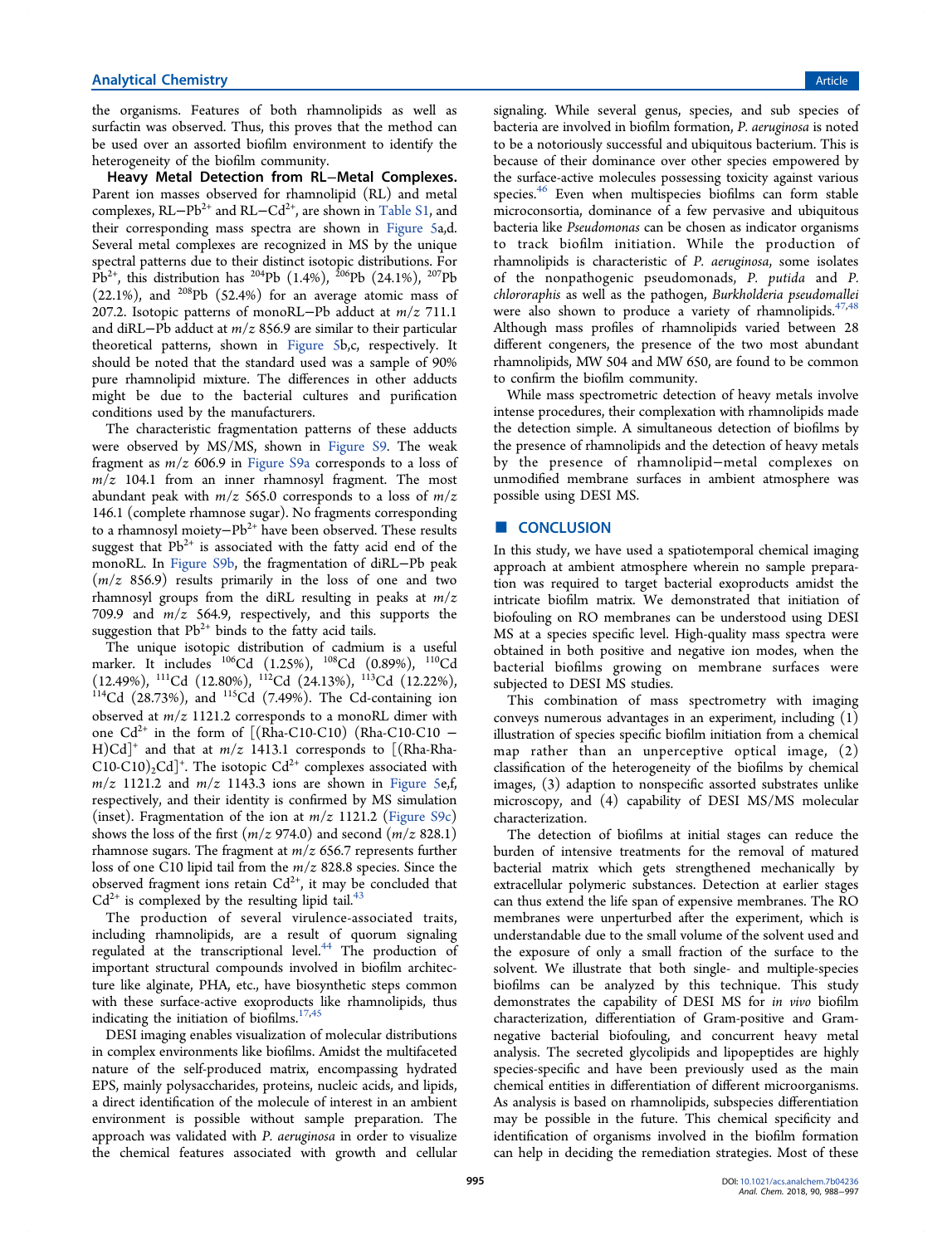# **Analytical Chemistry Article** Article **Analytical Chemistry** Article **Article Article Article Article Article**

lipids are used for bioremediation, as they complex with the heavy metals in the environment. This complex formation makes the detection of metals possible using DESI MS. We are aware that several experiments will be necessary to improve the application of DESI in simultaneous detection of heavy metals, hydrocarbons, pesticides, and other contaminants present in fresh water. *In vivo* nature of these experiments makes the analysis instantaneous and thus help advance the subject of rapid detection of hazardous bioagents and inorganic contaminants in drinking water. With DESI being a surface ionization process, it is impractical currently to quantitate the total analyte present and may be better employed as a qualitative measure.

# ■ ASSOCIATED CONTENT

# **6** Supporting Information

The Supporting Information is available free of charge on the ACS Publications website at DOI: 10.1021/acs.analchem.7b04236.

MS/MS product ion spectra of the rhamnolipids, negative mode DESI MS of biofilms, MSI of a *B. subtilis* biofilm, and cross-flow test unit (PDF)

# ■ AUTHOR INFORMATION

# Corresponding Author

\*E-mail: pradeep@iitm.ac.in. Fax: +91-44-2257-0545.

#### ORCID<sup>®</sup>

Swathy Jakka Ravindran: 0000-0002-7882-7871

Thalappil Pradeep: 0000-0003-3174-534X

# Notes

The authors declare no competing financial interest.

# ■ ACKNOWLEDGMENTS

We thank Anil Kumar Avula for providing water purification materials. We thank Mr. Sundar Raj for technical support in SEM analysis. We thank SAIF, IITM for providing the gold sputtering facility. We thank the Department of Science and Technology (Government of India) for constantly supporting our research on nanomaterials.

#### **ENDERGERENCES**

- (1) Herzberg, M.; Elimelech, M. *ISME J.* 2008, *2*, 180−194.
- (2) Vrijenhoek, E. M.; Hong, S.; Elimelech, M. *J. Membr. Sci.* 2001, *188*, 115−128.
- (3) Xavier, J. B.; Foster, K. R. *Proc. Natl. Acad. Sci. U. S. A.* 2007, *104*, 876−881.

(4) Wingender, J.; Neu, T. R.; Flemming, H.-C. *Microbial Extracellular Polymeric Substances: Characterization, Structure and Function*; Springer Berlin Heidelberg: Berlin, Heidelberg, Germany, 1999; pp 1−19.

(5) Karatan, E.; Watnick, P. *Microbiol. Mol. Biol. Rev.* 2009, *73*, 310− 347.

(6) Flemming, H.-C.; Wingender, J. *Nat. Rev. Microbiol.* 2010, *8*, 623−633.

(7) Waters, C. M.; Bassler, B. L. *Annu. Rev. Cell Dev. Biol.* 2005, *21*, 319−346.

(8) von Bodman, S. B.; Willey, J. M.; Diggle, S. P. *J. Bacteriol.* 2008, *190*, 4377−4391.

(9) Nakagami, G.; Sanada, H.; Sugama, J.; Morohoshi, T.; Ikeda, T.; Ohta, Y. *Wound Repair Regen.* 2008, *16*, 30−36.

(10) Ron, E. Z.; Rosenberg, E. *Environ. Microbiol.* 2001, *3*, 229−236. (11) Allison, D. G.; Brown, M. R. W.; Evans, D. E.; Gilbert, P. *FEMS Microbiol. Lett.* 1990, *71*, 101−104.

- (12) Kearns, D. B. *Nat. Rev. Microbiol.* 2010, *8*, 634−644.
- (13) Neu, T. R. *Microbiol. Rev.* 1996, *60*, 151−166.
- (14) Miller, M. B.; Bassler, B. L. *Annu. Rev. Microbiol.* 2001, *55*, 165− 199.
- (15) Lyczak, J. B.; Cannon, C. L.; Pier, G. B. *Microbes Infect.* 2000, *2*, 1051−1060.
- (16) Jarvis, F. G.; Johnson, M. J. *J. Am. Chem. Soc.* 1949, *71*, 4124− 4126.

(17) Abdel-Mawgoud, A. M.; Lepine, F.; De ́ ziel, E. ́ *Appl. Microbiol. Biotechnol.* 2010, *86*, 1323−1336.

(18) Rahim, R.; Ochsner, U. A.; Olvera, C.; Graninger, M.; Messner, P.; Lam, J. S.; Soberón-Chávez, G. *Mol. Microbiol.* 2001, *40*, 708−718. (19) De Kievit, T. R. *Environ. Microbiol.* 2009, *11*, 279−288.

(20) Boles, B. R.; Thoendel, M.; Singh, P. K. *Proc. Natl. Acad. Sci. U. S. A.* 2004, *101*, 16630−16635.

(21) Deziel, E.; Comeau, Y.; Villemur, R. ́ *J. Bacteriol.* 2001, *183*, 1195−1204.

(22) Soberón-Chávez, G.; Lépine, F.; Déziel, E. Appl. Microbiol. *Biotechnol.* 2005, *68*, 718−725.

(23) Zhang, J. I.; Talaty, N.; Costa, A. B.; Xia, Y.; Tao, W. A.; Bell, R.; Callahan, J. H.; Cooks, R. G. *Int. J. Mass Spectrom.* 2011, *301*, 37−44.

(24) Hall-Stoodley, L.; Costerton, J. W.; Stoodley, P. *Nat. Rev. Microbiol.* 2004, *2*, 95−108.

(25) Nguyen, T.; Roddick, F. A.; Fan, L. *Membranes* 2012, *2*, 804− 840.

(26) Herzberg, M.; Elimelech, M. *J. Membr. Sci.* 2007, *295*, 11−20.

(27) Takats, Z.; Wiseman, J. M.; Gologan, B.; Cooks, R. G. ́ *Science* 2004, *306*, 471−473.

(28) Watrous, J. D.; Dorrestein, P. C. *Nat. Rev. Microbiol.* 2011, *9*, 683−694.

(29) Kerian, K. S.; Jarmusch, A. K.; Pirro, V.; Koch, M. O.; Masterson, T. A.; Cheng, L.; Cooks, R. G. *Analyst* 2015, *140*, 1090− 1098.

(30) Rao, W.; Scurr, D. J.; Burston, J.; Alexander, M. R.; Barrett, D. A. *Analyst* 2012, *137*, 3946−3953.

(31) Meetani, M. A.; Shin, Y.-S.; Zhang, S.; Mayer, R.; Basile, F. *J. Mass Spectrom.* 2007, *42*, 1186−1193.

(32) Badu-Tawiah, A.; Cooks, R. G. *J. Am. Soc. Mass Spectrom.* 2010, *21*, 1423−1431.

(33) Song, Y.; Talaty, N.; Datsenko, K.; Wanner, B. L.; Cooks, R. G. *Analyst* 2009, *134*, 838−841.

(34) Wan, J.; Meng, D.; Long, T.; Ying, R.; Ye, M.; Zhang, S.; Li, Q.; Zhou, Y.; Lin, Y. *PLoS One* 2015, *10*, e0129978.

(35) Lanni, E. J.; Masyuko, R. N.; Driscoll, C. M.; Aerts, J. T.; Shrout,

- J. D.; Bohn, P. W.; Sweedler, J. V. *Anal. Chem.* 2014, *86*, 9139−9145. (36) Green, F. M.; Salter, T. L.; Gilmore, I. S.; Stokes, P.; O'Connor, G. *Analyst* 2010, *135*, 731−737.
- (37) Abalos, A.; Pinazo, A.; Infante, M. R.; Casals, M.; García, F.; Manresa, A. *Langmuir* 2001, *17*, 1367−1371.

(38) Kauppila, T. J.; Talaty, N.; Salo, P. K.; Kotiaho, T.; Kostiainen,

R.; Cooks, R. G. *Rapid Commun. Mass Spectrom.* 2006, *20*, 2143−2150. (39) Hemalatha, R. G.; Ganayee, M. A.; Pradeep, T. *Anal. Chem.*

2016, *88*, 5710−5717.

(40) Sen, A. K.; Nayak, R.; Darabi, J.; Knapp, D. R. *Biomed. Microdevices* 2008, *10*, 531−538.

(41) Srimany, A.; Jayashree, B.; Krishnakumar, S.; Elchuri, S.; Pradeep, T. *Rapid Commun. Mass Spectrom.* 2015, *29*, 349−356.

(42) Sauer, K.; Camper, A. K.; Ehrlich, G. D.; Costerton, J. W.; Davies, D. G. *J. Bacteriol.* 2002, *184*, 1140−1154.

(43) Lebron-Paler, A. *Solution and interfacial characterization of rhamnolipid biosurfactant from Pseudomonas aeruginosa ATCC 9027*, Ph.D. Dissertation, University of Arizona, Tucson, AZ, 2008.

(44) Cao, H.; Krishnan, G.; Goumnerov, B.; Tsongalis, J.; Tompkins,

R.; Rahme, L. G. *Proc. Natl. Acad. Sci. U. S. A.* 2001, *98*, 14613−14618. (45) Madison, L. L.; Huisman, G. W. *Microbiol. Mol. Biol. Rev.* 1999, *63*, 21−53.

(46) Davey, M. E.; Caiazza, N. C.; O'Toole, G. A. *J. Bacteriol.* 2003, *185*, 1027−1036.